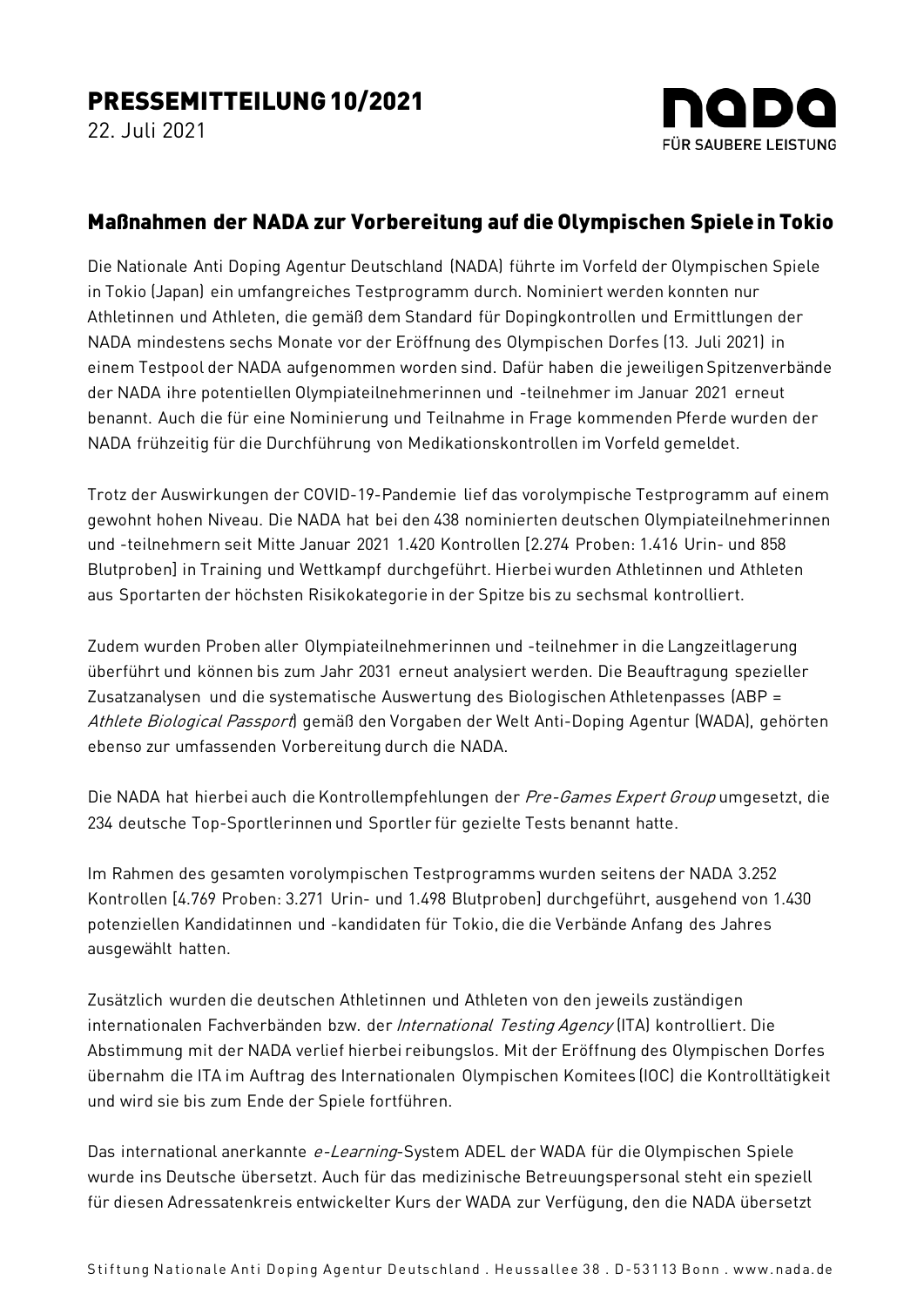

hat. Damit erhielten die Olympiateilnehmerinnen und -teilnehmer ein umfangreiches Informationsangebot für die Spiele in Tokio.

Die Kontrollaktivitäten der NADA in Zusammenarbeit mit dem Deutschen Behindertensportverband zur Vorbereitung auf die Paralympischen Spiele in Tokio (24. August bis 5. September 2021) werden zu einem späteren Zeitpunkt veröffentlicht.

--English--

## Measures by NADA Germany to prepare for the Olympic Games in Tokyo

The National Anti Doping Agency of Germany (NADA) carried out an extensive testing programme in the run-up to the Olympic Games in Tokyo (Japan). Only athletes who were included in a NADA Germany test pool at least six months before the opening of the Olympic Village (July 13, 2021) in accordance with the NADA Germany standard for doping controls and investigations could be nominated. For this reason, the respective national federations named their potential Olympic participants again in January 2021. The horses that were eligible for nomination and participation were also reported to NADA Germany at an early stage so that they could carry out medication controls in advance.

Despite the effects of the COVID-19 pandemic, the pre-Olympic testing programme ran at the usual high level. Since mid-January 2021, NADA Germany has carried out 1,420 controls [2,274 samples: 1,416 urine and 858 blood samples] in training and competition of the 438 nominated German Olympic participants. Here, athletes from sports in the highest risk category were checked up to six times at the top.

In addition, samples from all Olympic participants were transferred to long-term storage and can be analysed again until 2031. The assignment of special further analysis and the systematic evaluation of the Athlete Biological Passport (ABP) in accordance with the requirements of the World Anti-Doping Agency (WADA) were also part of the comprehensive preparation by NADA.

NADA Germany also implemented the control recommendations of the Pre-Games Expert Group, which nominated 234 top German athletes for targeted tests.

As part of the entire pre-Olympic testing programme, NADA Germany carried out 3,252 controls [4,769 samples: 3,271 urine and 1,498 blood samples], based on 1,430 potential candidates for Tokyo who had been selected by the federations at the beginning of the year.

Stiftung Nationale Anti Doping Agentur Deutschland . Heussallee 38 . D-53113 Bonn . www.nada.de In addition, the German athletes were checked by the relevant international federations and the International Testing Agency (ITA). The coordination with NADA went smoothly. With the opening of the Olympic Village, the ITA took over control activities on behalf of the International Olympic Committee (IOC) and will continue to do so until the end of the Games.